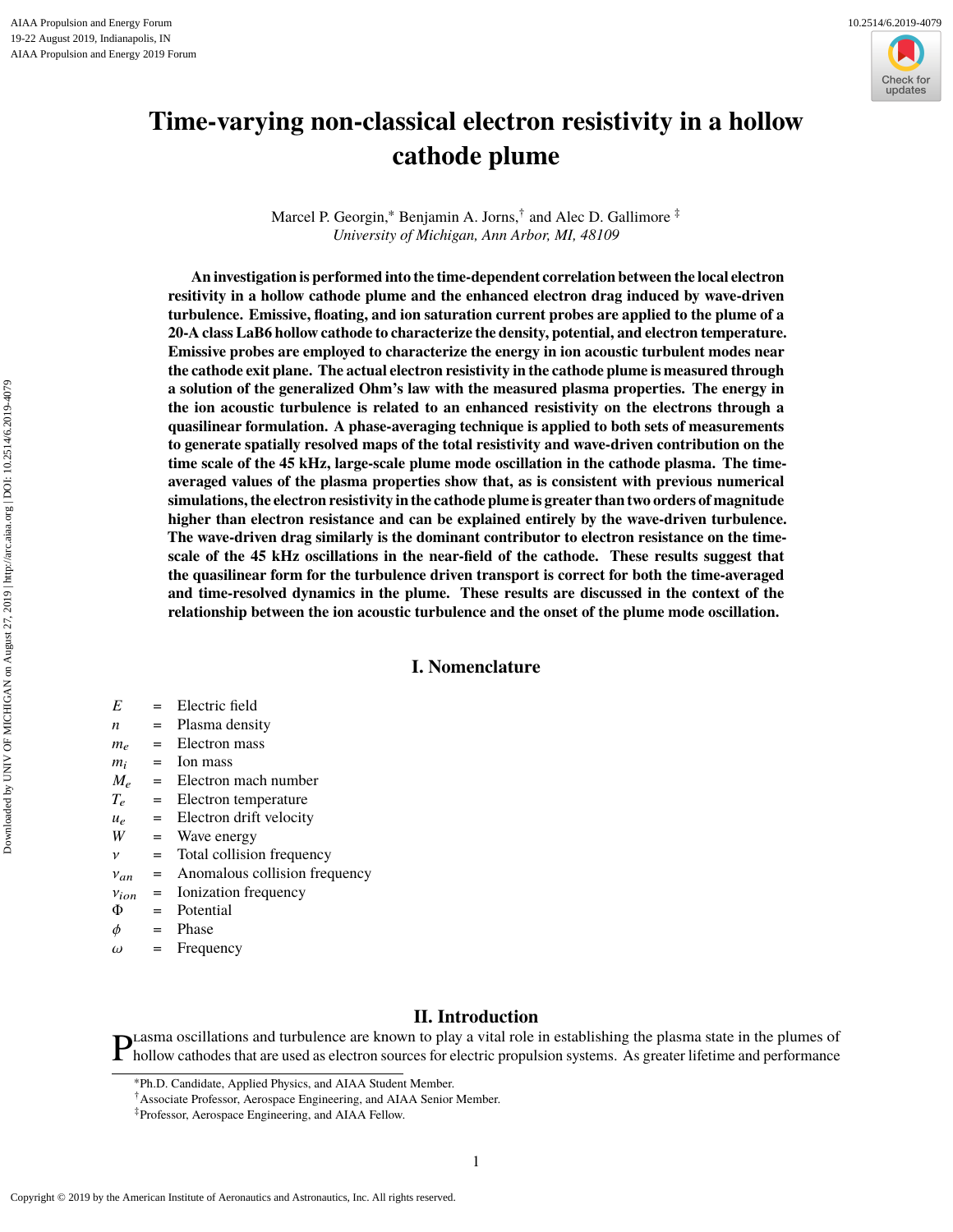is demanded from these propulsion systems for new, ambitious missions, so too is there a need for a better understanding of the underlying unsteady processes that are thought to dictate cathode performance and lifetime. To date, however, our limited understanding of the fundamental physics driving these instabilities prevents us from predicting their onset as well as long-term effects on cathode and, ultimately, thruster performance metrics. These potential risks have compelled a recent investigation into the physics of hollow cathodes through experiment, theory and modeling[\[1](#page-10-0)[–10\]](#page-11-0).

The initial investigation of hollow cathode physics focused on non-classical effects of ion acoustic turbulence (IAT), an electrostatic drift instability that onsets when the electron velocity exceeds the ion sound speed [\[11\]](#page-11-1). The dominant, non-classical effect is the collisionless scattering of electrons off ion sound waves, whereby the electron momentum is resonantly donated to the wave, resulting in growth of the instability. This kinetic effect on the electrons can be represented in a fluid description through an anomalous collision frequency that enhances the classical electron collision frequency [\[12,](#page-11-2) [13\]](#page-11-3). This non-classical term results in an increased plasma resistivity and Ohmic heating, which can be determined from properties of the turbulence and background plasma parameters. The inclusion of this effect in numerical models is necessary to yield agreement with experimental measurements of the steady-state plasma parameters. [\[5,](#page-11-4) [7](#page-11-5)[–9\]](#page-11-6).

In addition to improved fidelity, the inclusion of this anomalous resistivity in numerical models also can give rise to a large-scale, low-frequency plasma instability in simulations of cathodes [\[8,](#page-11-7) [9\]](#page-11-6). The authors of these codes correlated the onset of this wave with the effect of anomalous resistive heating of electrons from turbulence, and they have interpreted it as an ionization instability driven by non-classical heating of electrons by the IAT. Qualitatively, the simulations reflect experimental measurements of a large-scale instability sometimes present in hollow cathode discharges, the so-called plume mode instability [\[3,](#page-10-1) [14](#page-11-8)[–20\]](#page-11-9). This plume mode is characterized by quasi-coherent fluctuations in density, potential, and light emission that lead to a dramatic rise in the erosion rate and discharge voltage. While it is known, empirically, that this mode can be driven unstable by reducing the flow rate to the cathode at constant current, an onset criterion from first principles still remains elusive. It thus to date has not been possible to predict the onset of this mode. Given its deleterious effects on cathode operation, this inability poses a risk to developing and flight qualifying systems for long-duration missions.

In light of this operational challenge, we have explored both theoretically and experimentally in recent work the nature of the plume mode instability [\[17–](#page-11-10)[20\]](#page-11-9). In previous work, it has been shown that the resistivity of the cathode plume is dominated by ion acoustic turbulence [\[6,](#page-11-11) [21\]](#page-11-12). More recently, we have showed that the large-scale oscillations in density and light emission are highly correlated in space and time with oscillations in the amplitude of the underlying IAT [\[20\]](#page-11-9). Linking these two previous results together, others have proposed that the dependence of the resistivity on the IAT may in fact drive the plume mode [\[8,](#page-11-7) [9\]](#page-11-6). Sary [\[8\]](#page-11-7) showed that large potential, density and temperature fluctuations are generated near the cathode orifice and propagate as coherent structures and Mikellides [\[9\]](#page-11-6) found that there was an "active region" near the edge of the plasma plume where low-frequency density oscillations, commensurate with the ionization rate, existed. In both cases, as a critical tenet to this hypothesis, it has been suggested that the anomalous resistivity from the IAT must vary on the time-scale of the plume mode oscillations and in turn that this anomalous resistivity can be represented by simple scaling laws. While these modeling results are promising in that they exhibit oscillations that share quantitative features in common with the plume mode oscillation, there has yet to be experimental evidence demonstrating this time-resolved correlation. Absent experimental evidence, it thus remains an open question as to the role of IAT in the onset of the plume mode. As an initial step in evaluating this process, there is a pressing need to confirm if the resistivity remains anomalous on the time-scale of the plume mode oscillations and to determine if the wave-driven contributions are in keeping with the simple expressions used in previous modeling results. To this end, in this investigation, we focus on measure experimentally the wave-driven electron resistivity during a period of the plume mode oscillations.

This article is organized in the following way. First, we provide an overview of the methods for calculating the electron collision frequency and the effective collision frequency from IAT. Then we discuss the experimental setup, including details on the probe diagnostics use to estimate plasma parameters. Following is a presentation of the time-average measurements of plasma and wave properties. The time-resolved measurements are used to correlate fluctuation in the small-scale turbulence with the electron collision frequency to show that fluctuations in the turbulence level are indeed the root cause of the oscillations in plasma resistivity and likely result in the coherent plume mode oscillations.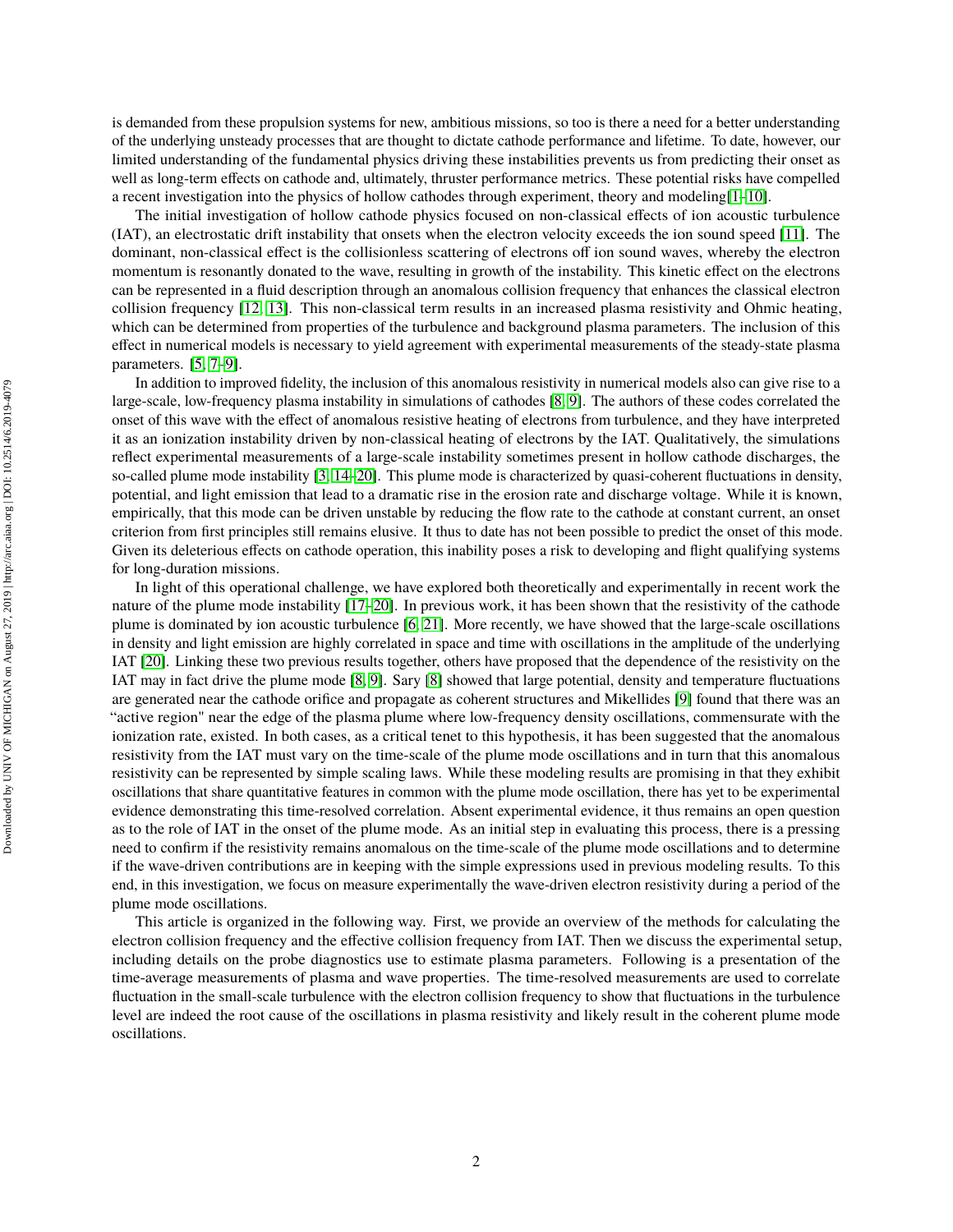# **III. Methods for Estimating Total and Wave-driven Resistivity in the Hollow Cathode Plume**

In this section we discuss the methods used for calculating the anomalous collision frequency in the plume of the hollow cathode. We determine this quantity in two ways, one from a momentum balance and another from turbulence properties. A comparison of these two result is then used in the following sections to show the importance of the fluctuations wave-driven collisions in the time-resolved total collision frequency.

First, we examine a fluid formulation for determining the anomalous collision frequency. By neglecting the electron inertia and assuming the ion drift is small compared to the electrons, we arrive at an Ohm's law for electron momentum

<span id="page-2-0"></span>
$$
0 = -nqE - \nabla(nqT_e) - nm_e u_e v_e ,
$$
 (1)

where *n* is the density, *q* is the unit charge, *E* is the electric field,  $T_e$  is the electron temperature in  $eV$ ,  $m_e$  is the electron mass,  $u_e$  is the electron velocity, and  $v_e$  is total electron collision frequency. Given the known effects of IAT on the electron collision frequency, we treat the total electron frequency as being composed of three parts  $v_e = v_{c1} + v_{en} + v_{an}$ . The classical Coulomb collision frequency,  $v_{cl}$  is given by [\[22\]](#page-11-13)

$$
v_{cl} = 2.91 \times 10^{-12} n \lambda_{ei} T_e^{-3/2}, \quad \text{where} \quad \lambda_{ei} = 23 - \frac{1}{2} \ln \left( \frac{n T_e^3}{10^6} \right), \tag{2}
$$

the electron-neutral collision frequency,  $v_{en}$ , is calculated from an empirical cross section [\[23\]](#page-12-0) and

<span id="page-2-3"></span><span id="page-2-1"></span>
$$
v_{en} = n_n \sigma_{en}(T_e) v_e , \qquad (3)
$$

where  $n_n$  is the neutral plasma density and  $v_e$  is the electron thermal speed. Through these equations, the anomalous contribution,  $v_{an}$ , that is due to the effective drag turbulence can be calculated. From Eqns. [1](#page-2-0) - [3,](#page-2-1) we can determine the anomalous component to the electron collision frequency, provided we know the density, the electric field, and the electron temperature and electron drift velocity.

Alternatively, we can estimate the anomalous collision frequency from the quasi-linear theory of IAT. The momentum lost by electrons is due to collisionless momentum exchange with each mode in the IAT spectrum [\[13\]](#page-11-3). Therefore we can balance rate at which momentum is lost by electron to the rate at which the wave gains momentum, or

$$
nm_e u_e v_{an}^{IAT} = \sum_k p_k \gamma_k , \qquad (4)
$$

where  $p_k$  is the momentum density of and IAT wave with wavevector k and  $\gamma_k$  is the temporal growth rate of an IAT mode. Physically, this equation implies that the greater the growth in the IAT, the faster momentum is removed from the electrons and transferred to the wave. Furthermore, the more IAT modes there are in the plasma, the more momentum can be transferred out of the electron fluid to the turbulence. To evaluate this expression we define the momentum of each mode as [\[13\]](#page-11-3)

<span id="page-2-2"></span>
$$
p_k = W_k \frac{k}{\omega_r},\tag{5}
$$

where  $W_k$  is the wave energy density of the IAT and  $\omega_r$  is the real component of the frequency. Applying the dispersion in the large wavelength limit and the quasi-linear growth rate for kinetically driven IAT[\[11\]](#page-11-1), it can be shown that [\[13\]](#page-11-3)

$$
v_{an}^{IAT} = \sum_{k} \sqrt{\frac{\pi m_i}{2 m_e}} \omega_k \left(\frac{q\phi_k}{T_e}\right)^2 \tag{6}
$$

Through Eqn. [6,](#page-2-2) we can estimate the anomalous collision frequency from IAT if we are able to measure the electron temperature and plasma potential fluctuations.

In numerical models, the effects of IAT are often included through a closure model for the anomalous collision frequency that is based on the background plasma parameters. Mikellides et al. [\[9\]](#page-11-6) use a closure based on the saturation of the IAT through non-linear wave-particle interactions

<span id="page-2-4"></span>
$$
v_{an} = \alpha \frac{T_e}{T_i} \omega_{pi} \frac{u_e}{c_s} \,,\tag{7}
$$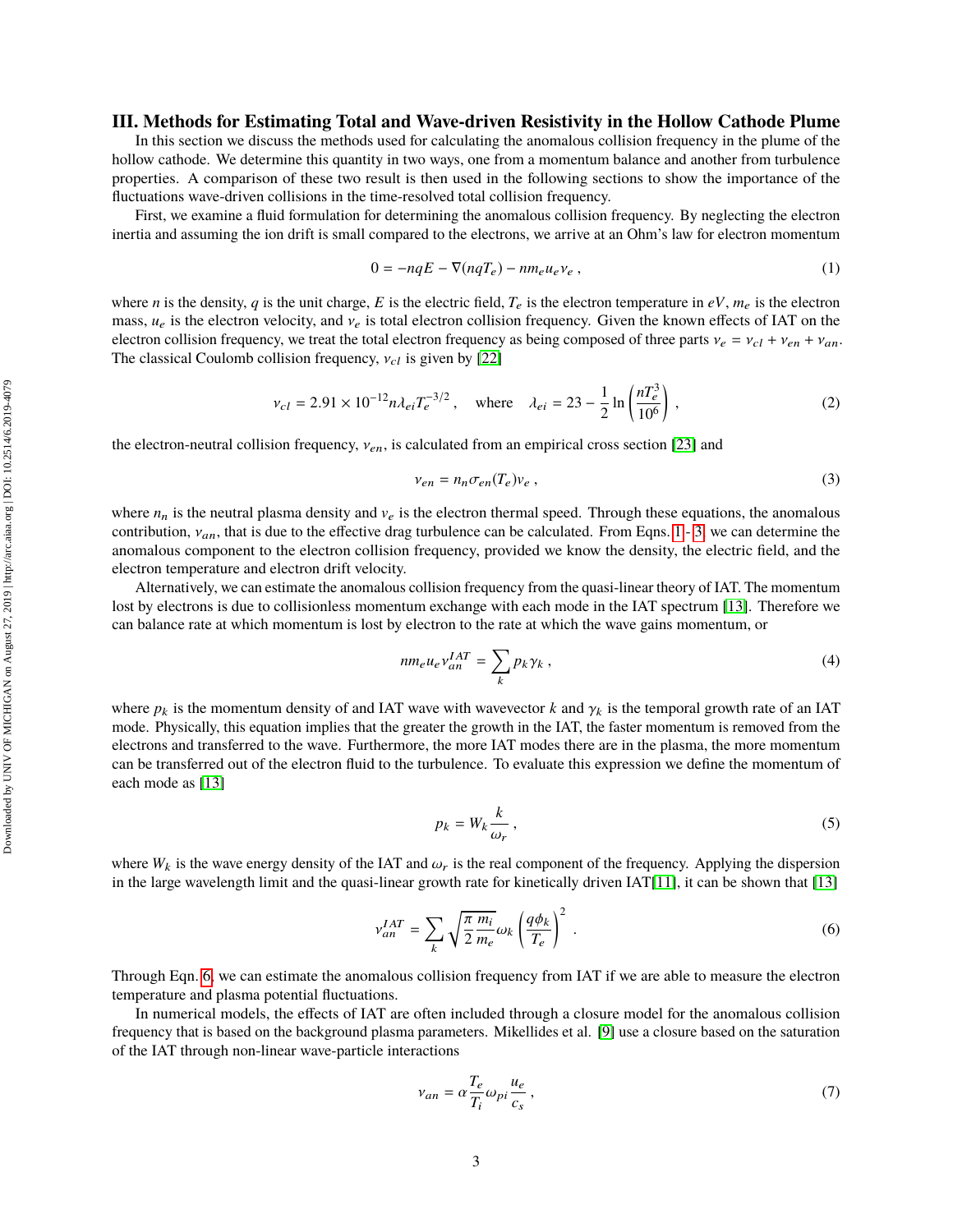where  $\omega_{pi}$  is the ion plasma frequency,  $T_i$  is the ion temperature,  $c_s$  is the ion sound speed, and  $\alpha$  is a scaling parameter derived from the decay of the LAT Fourier spectrum at high frequency<sup>[24]</sup> Alternatively derived from the decay of the IAT Fourier spectrum at high frequency[\[24\]](#page-12-1). Alternatively, Sary et al. [\[7,](#page-11-5) [8\]](#page-11-7) allows for growth and convection of the IAT. For our purposes of evaluating this closure, we will neglect the convection.

$$
v_{an} \propto \alpha \omega_{pe} \frac{W}{nT_e}, \qquad \frac{\partial W}{\partial t} = \frac{2}{9} \frac{m_e}{m_i} \omega_{pe} \sqrt{\pi} \sqrt{\frac{3}{2}} (M_e - 1), \tag{8}
$$

where *W* is the wave energy density of the turbulence, and  $M_e$  is the electron Mach number. We examine these two closures in later sections by evaluating them with our measurements of the background plasma parameters.

Using these two methods for calculating the anomalous collision frequency, one from the fluid equations another from IAT theory, we evaluate the hypothesis that the IAT is driving the time-average resistivity as well as its fluctuations in the plasma. Furthermore we will examine the closure models used by Mikellides [\[9\]](#page-11-6) and Sary[\[8\]](#page-11-7). In the following section, we discuss the experimental techniques we used to measure the plasma density, electron temperature, electron drift, electric field, and high-frequency turbulence as a function of position and time in the plume of a hollow cathode.

#### <span id="page-3-1"></span>**IV. Experimental Methods**

We conducted our experiments using a 20 A hollow cathode with a  $LaB<sub>6</sub>$  insert, 3 mm tungsten orifice, and a graphite keeper electrode. The plasma discharge was established between the cathode and a cylindrical tungsten anode located 70 mm downstream of the keeper surface. We operated the cathode at 20 A, 5 sccm Xe, and 36 V of discharge voltage – a plume mode condition. The cathode was operated in a  $0.5 \text{ m} \times 1 \text{ m}$  vacuum chamber at a background pressure of 20  $\mu$ Torr-Xe. The experimental configuration is shown in Fig. [1](#page-3-0) where the cathode, anode and probe are visible.

<span id="page-3-0"></span>

**Fig. 1 20 A hollow cathode operating with 5 sccm of Xe, a plume mode condition.**

We use electrostatic probes to measure oscillations in plasma potential, floating potential, and ion saturation current. The plasma potential is measured with an emissive probe (shown in Fig. [1\)](#page-3-0), which was constructed with 0.13 mm thoriated tungsten wire. The signal was measured at 12.5 MHz using an oscilloscope. The floating potential was measured with a cylindrical probe 2 mm long with a 0.13 mm diameter. We note that because the cathode-to-ground voltage differed after switching probes and that we corrected for this by subtracting the difference in cathode-to-ground from the floating probe measurement. We used the same probe, biased to -54 V, and a 100 Ohm low-inductance shunt resistor to measure the oscillations in ion saturation current at 10 MHz with an oscilloscope. We also simultaneously collected discharge current waveforms using the oscilloscope and a high-speed Hall probe. This signal acts as a reference to conduct a phase-average of these plasma parameters in post-processing. This analysis allows us to examine the evolution of these plasma parameters over a single cycle of the discharge current oscillation. Additional details on the analysis is provided in Sec[.V.](#page-4-0) By translating the probe, we were able to measure the evolution of these parameters in time and space.

We note that the presence of electrostatic probes in a plasma is often perturbative and this experiment is no exception. In particular, when a probe was placed near the cathode, the discharge voltage changes and the waveform of the discharge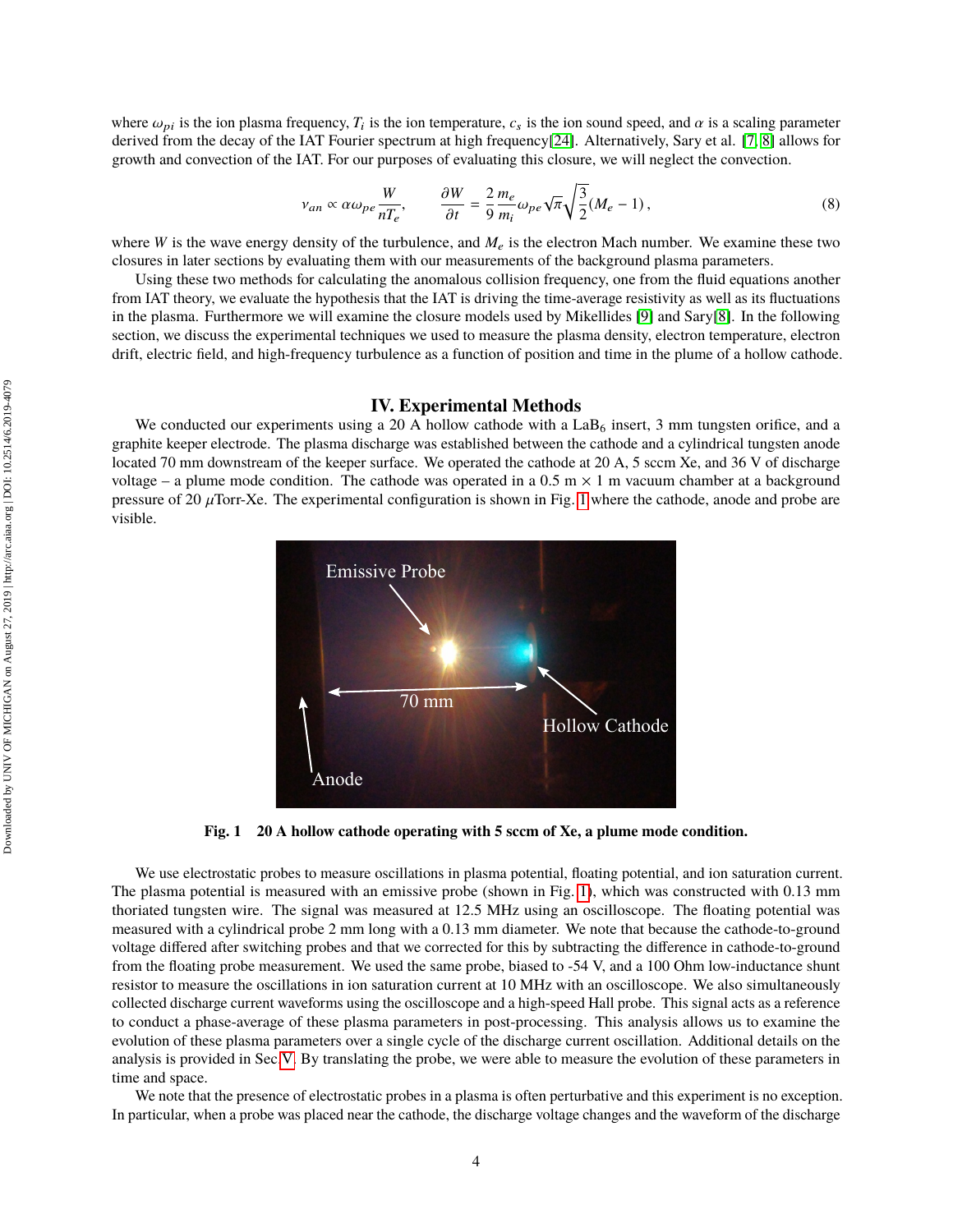<span id="page-4-1"></span>

**Fig. 2 Fourier transform of the plasma potential signal normalized to the electron temperature at three positions in the plume.**

current oscillations can as well. While the discharge current and flow rate were kept constant, the discharge voltage changed by up to 3 V depending on which probe was present in the plasma and its position. As such, we only present results where the characteristic waveform of the plume mode was clearly visible in the discharge current.

#### **V. Results**

<span id="page-4-0"></span>Although numerical models of cathodes suggest that Ohmic heating from IAT is the driver for the plume mode instability, there are no experimental measurements that directly show that the observed resistivity is equal to the anomalous resistivity predicted by turbulence theory. Our goal is to show this relationship by calculating the anomalous collision frequency from Eqn. [1](#page-2-0) and the classical parameters such as density, velocity, temperature, and electric field and comparing with the effective collision frequency calculated from measurements of high-frequency modes and Eqn. [6.](#page-2-2) Through our investigation, we first compare the time-average anomalous collision frequency from both methods then we examine its evolution in time.

#### **A. Time-average Anomalous Resistivity and High-frequency Turbulence**

Figure [2](#page-4-1) shows the Fourier decomposition of the emissive probe signal normalized to its time-average value (relative plasma potential fluctuations) at three positions in the plume. Here, we see the large scale, low-frequency oscillations of the plume mode at 45 kHz and its harmonics as well as the broadband high-frequency turbulence associated with the IAT beyond 150 kHz. We find that the spectral power decreases with increasing position away from the cathode.

The emissive probe directly gives us the plasma potential, Φ, which we use to calculate the electric field, *E*, as

<span id="page-4-2"></span>
$$
E = -\nabla \Phi \tag{9}
$$

Combining the emissive probe and ion saturation probe with cylindrical probe theory, we can calculate the electron temperature as

$$
T_e = 2 \frac{\Phi - V_f}{\ln\left(\frac{1}{2\pi} \frac{m_i}{m_e}\right)},\tag{10}
$$

where  $\Phi$  is the plasma potential and  $V_f$  is the floating potential. Figure [3a](#page-5-0) shows the time average evolution these parameters along the axis of the discharge. Here, we have fit the data with a smoothing spline for smoother gradients in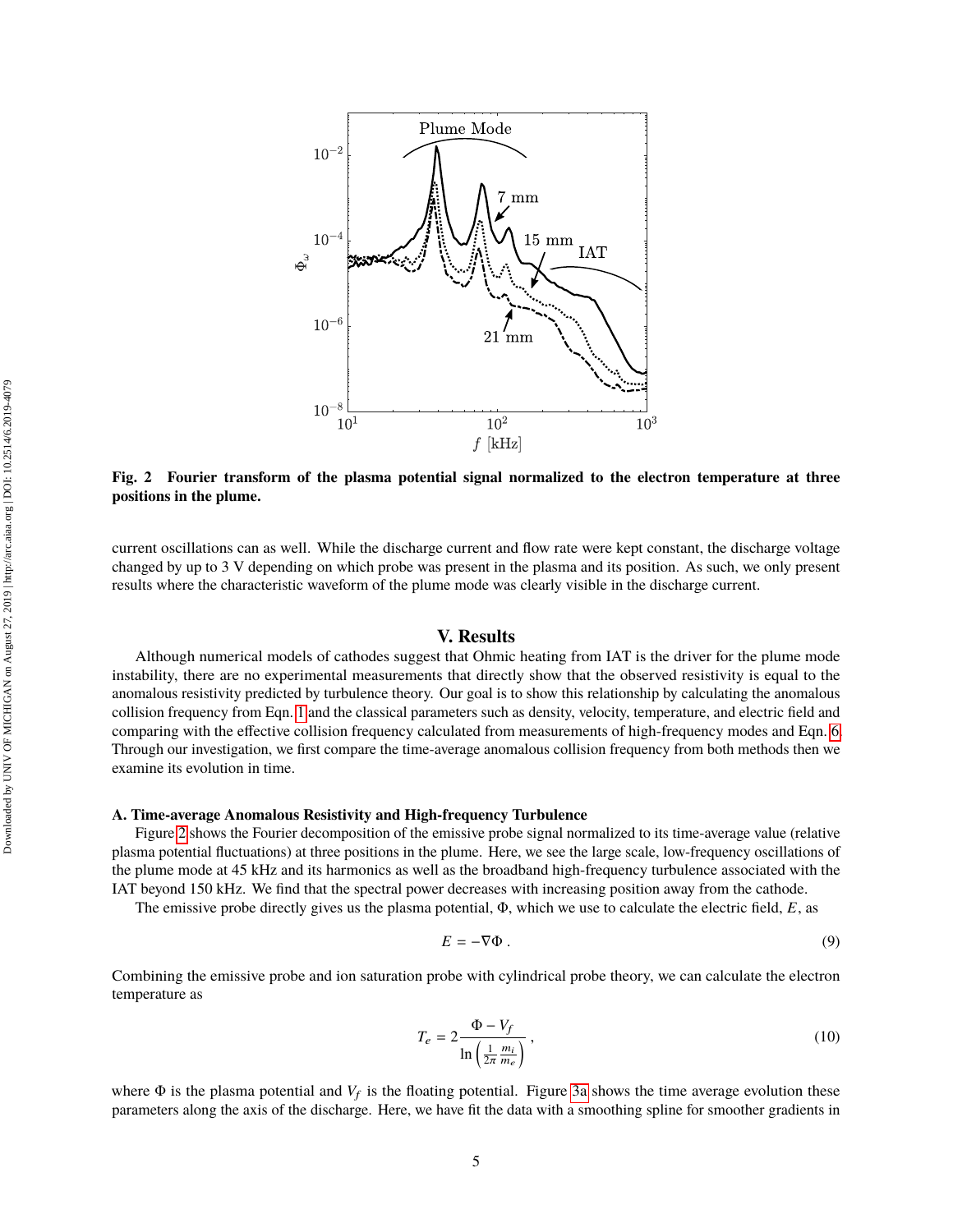<span id="page-5-0"></span>

**(a) The time-averaged potential, electric field, and elec-(b) The time-averaged density and velocity as a function tron temperature as a function of position. of position.**

**Fig. 3 Time-average plasma parameters**

potential to calculate the electric field. The uncertainty is larger on two points in Fig. [3a](#page-5-0) because the cathode would mode hop, resulting in large, abrupt changes in the measured plasma potential and fluctuations when the probe was at these positions. Figure [3a](#page-5-0) shows a sharp ∼ 10 V increase near the cathode and a slow rise in potential towards the anode. These trends have corresponding features in the electric field. This stark rise in potential has been noted before in experiment and simulation and has been attributed to non-classical electron resistivity [\[3,](#page-10-1) [6,](#page-11-11) [25,](#page-12-2) [26\]](#page-12-3). On the other hand, the electron temperature rises slowly in the plume from 2 eV to 6 eV.

Once we have calculated the electron temperature, we can then use the ion saturation current to find the plasma density using

$$
n = \frac{I_{sat}}{qc_s A_p},\tag{11}
$$

where  $c_s = \sqrt{qT_e/m_i}$  is the ion sound speed,  $A_p$  is the probe surface area, and *q* is the unit charge. Furthermore, by combining our temperature measurement with a model for the low energy ionization cross section of xenon [\[27\]](#page-12-4) and an approximation of the neutral density,  $n_n$ , in the plume we determine the ionization rate,  $v_{ion}(T_e)$ . Here, we model the neutrals as a conically expanding gas following Ref. [\[27\]](#page-12-4)

$$
n_n(z) = \frac{\dot{m}}{m_i v_n \pi (r_k + \alpha z)^2},\tag{12}
$$

where *m* is the xenon flow rate,  $v_n$  is the neutral thermal velocity,  $r_k$  is the keeper radius, and we have used  $\alpha = 1$ , corresponding to a 45<sup>°</sup> half angle of expansion. Having calculated these two parameters density corresponding to a 45◦ half angle of expansion. Having calculated these two parameters, density and ionization rate, we can then find the electron drift velocity,  $u_e$ , by numerically integrating the electron continuity equation. We do not have 2D measurements of density and temperature that would be necessary to estimate electron density from the continuity equation. In lieu of this, we instead make a quasi 1D approximation that the plasma expands conically and with constant density and temperature at each axial cross-section. The expression used in our analysis is

<span id="page-5-1"></span>
$$
A(z) = \pi (r_k + \alpha z)^2
$$
 (13)

Here, we have used  $\alpha = 0.4$ , which is consistent with the plasma expanding from the keeper orifice to the anode radius. This approximation is consistent with the work done in Ref. [\[9\]](#page-11-6) and experimental observations of hollow cathodes reported in Ref. [\[6\]](#page-11-11). Subject to this approximation, if we denote the changing cross sectional area,  $A(z)$ , of the plasma, we can estimate the electron velocity along centerline,  $u_e$  as

$$
u_e = \frac{\int_0^z (n v_{ion} - \frac{\partial n}{\partial t}) A(z) dz}{A(z)n} + \frac{n(0, t)}{n} \frac{A(0)}{A(z)} u_e(0, t) .
$$
 (14)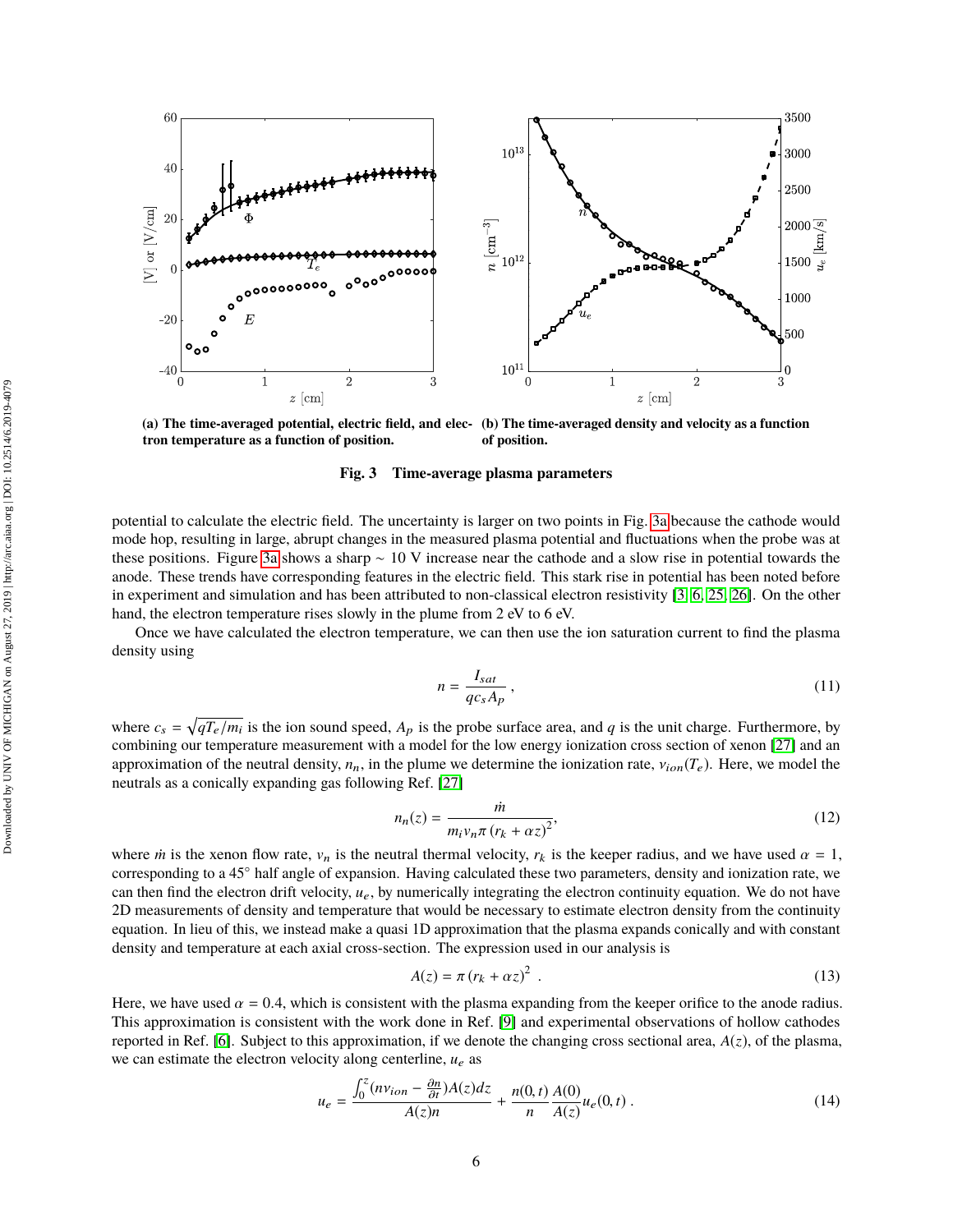<span id="page-6-0"></span>

**Fig. 4 The time-averaged anomalous collision frequency, classical collision frequency, ionization frequency, and the anomalous collision frequency from IAT.**

For this calculation, we employ a boundary condition at the keeper orifice where we use the discharge current and the keeper orifice diameter,  $A_k$  to determine the initial electron velocity through  $u_e(0, t) = I_{dc}(t)/(n(0, t)qA_k)$ . Figure [3b](#page-5-0) shows the time average density and velocity profiles along the axis of the discharge. We see that the density decreases monotonically along the axis of the discharge by nearly two orders of magnitude whereas the velocity increases by a factor of 7. We note that we have fit  $log(n)$  with a 5<sup>th</sup> order polynomial (solid line) for smooth gradients. Between 1 and 2 cm, the electron velocity increases more slowly. This occurs because in this region, the first term in Eqn. [14](#page-5-1) has become negligible (the ionization rate and density are low) and the density (who's gradient is reduced between 1 and 2 cm) and the cross-sectional area happen to be changing almost exactly inversely to each other, leaving the second term nearly constant with position. Because the density gradient becomes more negative beyond 2 cm, the velocity begins to increase once more. This is to say, the feature in the velocity is due to the changes in the gradient in density and its presence is not sensitive to the angle of of the expansion,  $\alpha$ . From these parameters,  $n, u_e, E$ , and  $T_e$ , we can evaluate the electron momentum equation, Eqn. [1,](#page-2-0) to solve for the electron collision frequency.

Alternatively, we can determine the anomalous collision frequency from Eqn. [6](#page-2-2) and our measurements of highfrequency turbulence (see Fig. [2\)](#page-4-1). We restrict our sum over electrostatic plane waves to those associated with the IAT  $(f > 150 \text{ kHz})$ . Figure [4](#page-6-0) shows the result of these collision frequency analyses along with the ionization frequency. Note we have truncated the domain because in the near field  $(0-0.5 \text{ cm})$ , the probe was too perturbative and gave unrealistic results for the high-frequency energy content. Examining this figure, first we find that all the characteristic frequencies decrease with increasing position. We also confirm the results of others, showing that the non-classical collision frequency is orders of magnitude higher than its classical counterpart or the ionization frequency. The anomalous electron collision frequency is in quantitative agreement (within a factor of 3) with the inferred collision frequency due to the presence of IAT. This result agrees with numerical simulations of hollow cathodes that include the effect of enhanced electron drag from turbulence. In light of these encouraging results, we continue our analysis in the time domain to determine, as others have suggested that time-variations in the electron resistivity are the result in oscillations in the turbulent wave energy.

#### **B. Time-resolved Anomalous Resistivity and High-frequency Turbulence**

Moving to our primary novel contribution in this work, we examine the relationship of the collision frequency to turbulence-driven drag on electron in the time domain. For this comparison, we use a time-resolved analysis of the probe measurements along with Eqns. [1](#page-2-0) - [14](#page-5-1) to determine the fluctuations in the electron collision frequency. We also calculate the effective collision frequency due to IAT by determining how the amplitude of these modes change in time.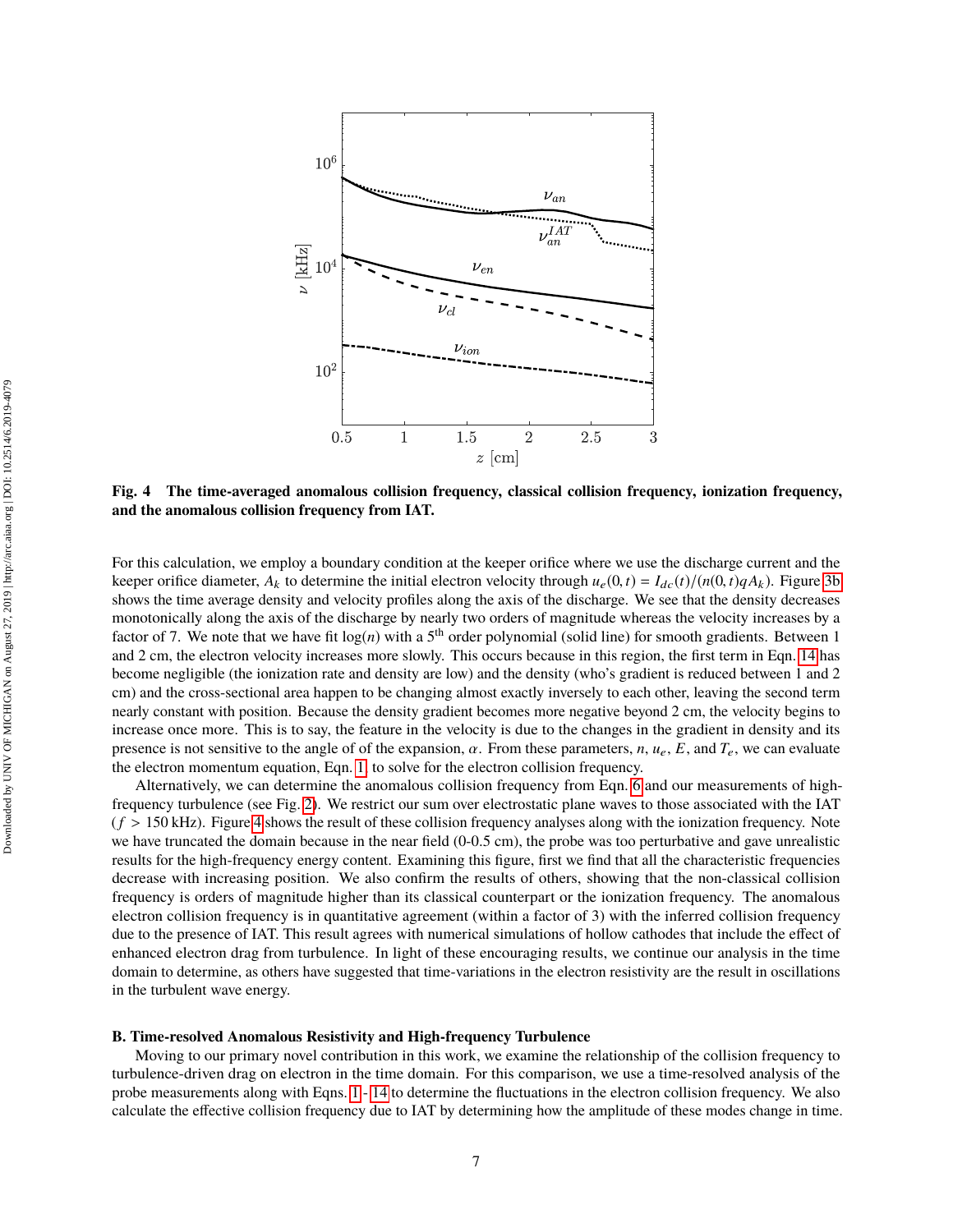To measure the time-resolved collision frequency, we must first correlate all of our measurements of the plasma parameters. We conduct a phase-average of the high-speed plasma potential, floating potential, and ion saturation current measurements, using the discharge current as a consistent reference signal. This is accomplished by first bandpass filtering the discharge current signal with a lower cutoff frequency of 30 kHz and an upper cutoff frequency 100 kHz and

<span id="page-7-0"></span>

**mm.**

**Fig. 5 Time-resolved plasma parameters.**

searching for peaks. Because the frequency of the plume mode oscillation is not steady, the time between peaks may vary. As such, we average in phase space, assuming that the processes behind the oscillation consistent over a cycle. We split the phase into 50 bins from 0° to 360° (each bin containing about 4-6 points in time) and average over 4000 cycles to recover the phase-averaged signal. Using Eqns. [10](#page-4-2) - [14,](#page-5-1) we estimate the relative fluctuations of the plasma parameters. Figure [5a](#page-7-0) shows the oscillations in electric field and electron temperature and Fig[.5b](#page-7-0) similarly shows the time-resolved density and velocity perturbuations. Here, we see that the electric field is about 60 degrees out of phase with the electron temperature and that the density and velocity are completely out of phase. We note that at certain locations in the plume, our time-resolved analysis resulted in a plasma density that was temporarily negative. This is indicative of the probe collecting electrons, not ions. As a result, we have removed these spurious points from our time-resolved analysis.

We evaluate Eqn. [1](#page-2-0) with these plasma parameters to calculate the anomalous contribution to the electron collision frequency. On the other hand, to calculate the effective collision frequency from turbulence over time, we must use a phase-averaged Fourier transform and summing over the IAT modes. The procedure for this is discussed in Ref. [\[20\]](#page-11-9) and a similar analysis can be found in Ref. [\[28\]](#page-12-5). In brief, we calculate the Fourier transform over a short window, relative to the plume mode oscillation. The window is translated in time to capture 10 distinct phases of the cycle and averaged over 5000 cycles. This choice of window provides sufficient temporal and spectral resolution to resolve any changes in the amplitude of the IAT modes over time.

Figure [6](#page-8-0) shows the response of the relative fluctuations in the total collision frequency to the classical and anomalous components at *z* = 5 [mm]. The response curve is generated by plotting a time-varying parameter, in this case the total electron collision frequency, against another, such as the classical or anomalous collision frequency. Two parameters that are highly correlated will produce a straight line with a slope of 1, where as poorly correlated properties will generate some curve. in Fig. [6,](#page-8-0) we see that the total electron frequency is highly correlated with the total collision frequency, as indicated by the linear relationship between  $\tilde{v}$  and  $\tilde{v}_{an}$ . The classical collision frequency, on the other hand, is uncorrelated with the total collision frequency. Ultimately Fig. [6,](#page-8-0) serves to show that the time dependence of the total collision frequency is highly correlated with and largely dictated by the anomalous component.

Figure [7a](#page-8-1) shows the fluctuation of the anomalous collision frequency relative to its mean as calculated from Eqns. [1](#page-2-0) and [6,](#page-2-2) as well as the classical collision frequency (Eqn. [2\)](#page-2-3). We have concatenated three cycles of oscillation to better show the structure. The uncertainty in our measurement is derived from the standard deviation along the vertical axis the bin width in the horizontal axis. Within the uncertainty of the measurement  $(\pm 16^{\circ})$ , the fluctuations depicted in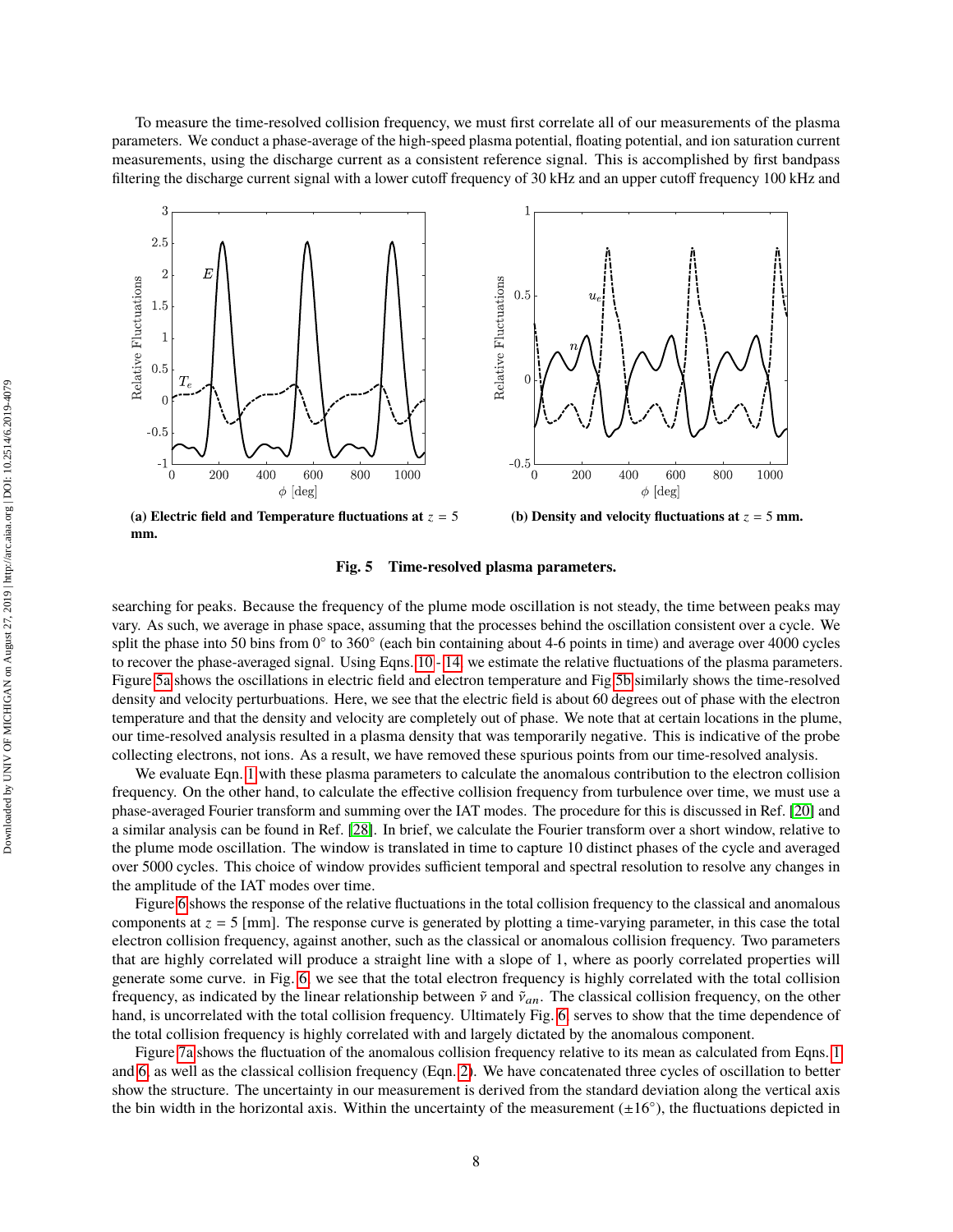<span id="page-8-0"></span>

**Fig. 6 Response curve of the electron collision frequency to the classical and anomalous collision frequencies.**

Fig. [7a](#page-8-1) are in quantitative agreement. We find similar agreement between 0.5 to 0.8 cm from the cathode; however, further downstream, as shown by the representative plot in Fig. [7b,](#page-8-1) there is a stark difference in the waveforms that is discussed in the following section. The classical collision frequency is slightly out of phase with the anomalous collision frequency, has a lower relative amplitude is only moderately correlated with the total collision frequency. The response curve in Fig. [7c](#page-8-1) shows that the wave-driven collisions are relatively well correlated with the total collision frequency at  $z = 5$  mm, barring some small phase off set producing the relatively circular shape in the response curve. At  $z = 17$  mm, however, we find that these two parameters are not correlated. The results in Fig. [7c,](#page-8-1) ulimately reiterate our findings in Figs. [7a](#page-8-1) and [7b](#page-8-1) that the fluctuations in plasma resistivity are only well described by oscillations in wave-driven drag near the cathode.

<span id="page-8-1"></span>

**(a) Time-resolved relative fluctuations of the measured collision frequency and the wave-induced collision frequency from ion acoustic turbulence.**  $z = 5$  mm.



**(b) Time-resolved relative fluctuations of the measured collision frequency and the wave-induced collision frequency from ion acoustic turbulence.**  $z = 17$  mm.

**Fig. 7 Time resolved wave properties.**



**(c) Response curve of the electron collision frequency to the wave-driven collision frequency.**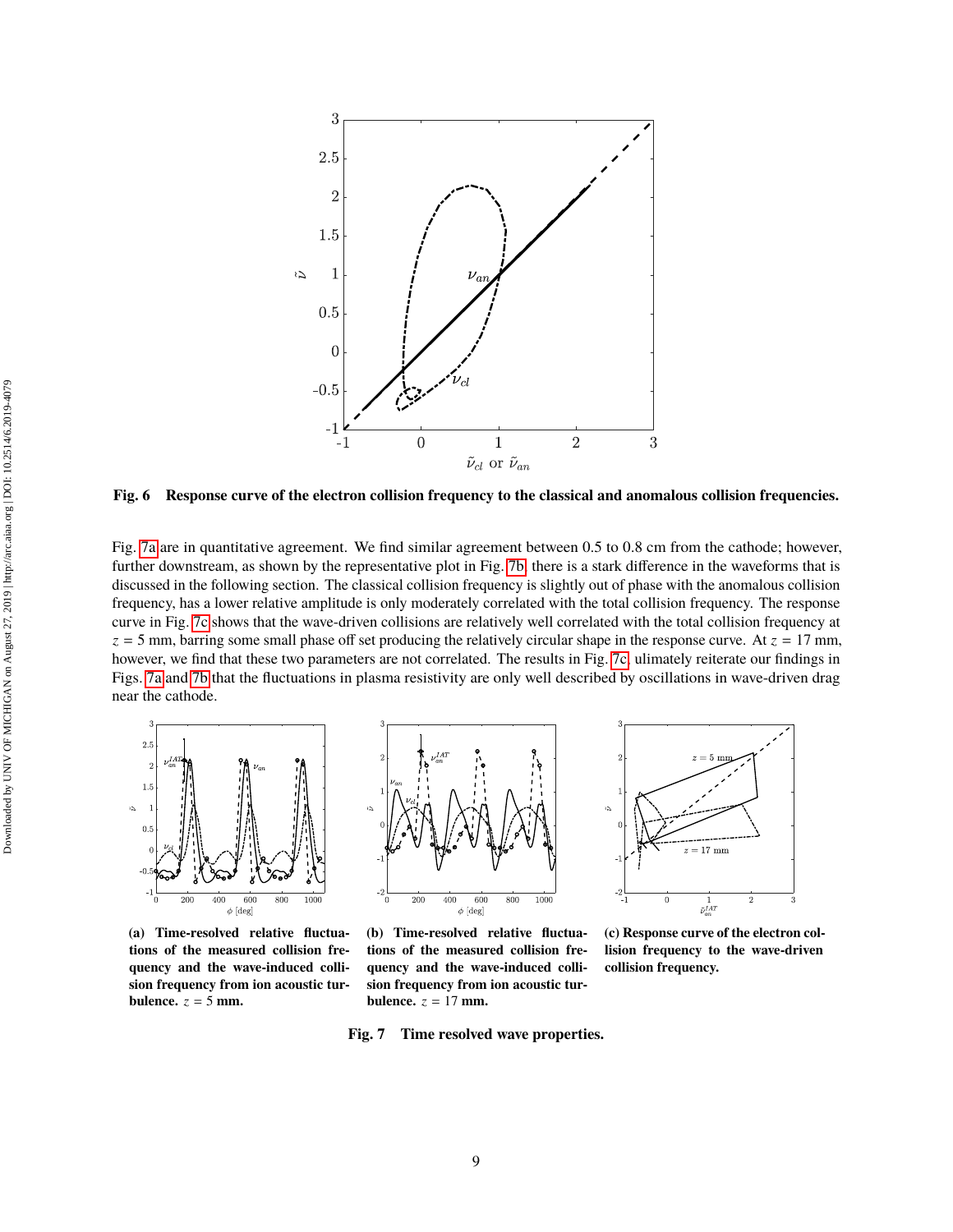### **VI. Discussion**

Our results strongly indicate that high-frequency turbulence is responsible for the apparent enhanced collisionality in the cathode plume during plume mode operation. And most notably in the near cathode region (0.5 - 0.8 cm), our measurements of high-frequency turbulence show that they dictate the fluctuations in the total electron collision frequency. Qualitatively, our results agree with observations from numerical simulations of hollow cathodes in plume mode [\[8,](#page-11-7) [9\]](#page-11-6), where the large-scale oscillations are tied to the presence of an enhanced resistivity from IAT. Examining this connection more quantitatively through the closure models in Eqns. [7](#page-2-4) and [8,](#page-3-1) we show in Fig. [8](#page-9-0) that these models are not highly correlated with the fluctuations in total collision frequency. In particular, the amplitude of the oscillations predicted by Eqn. [7](#page-2-4) are an order of magnitude smaller than those observed in our experiment, indicated by the curve being almost entirely in the  $\tilde{v}$  direction. On the other hand, the closure in Eqn. [8](#page-3-1) is on the same order of magnitude as our observations, however is not in phase. This is perhaps because we have neglected the convective term in Eqn. [8.](#page-3-1) These results indicate that perhaps a saturated model of the turbulence may not be sufficient to properly recover the oscillations in the turbulence-driven resistivity. Furthermore, this suggests that we may need to consider the time-variation of the turbulent wave energy to determine an accurate onset criterion for this mode.

<span id="page-9-0"></span>

**Fig. 8 Response of the total collision frequency to the anomalous collision frequency calculated from the closure models in Eqns. [7](#page-2-4) and [8.](#page-3-1)**

Physically, our results in the context of those in the literature [\[8,](#page-11-7) [9,](#page-11-6) [20\]](#page-11-9) suggest the following possible oscillation mechanism. Heating from the increased resistivity leads to high electron temperatures and ionization. In response, the plasma increases the density to reduce the electron velocity. Since the growth rate of the IAT is approximately given by

$$
\gamma_k = k c_s \frac{u_e}{v_e} \,,\tag{15}
$$

where  $c_s$  is the ion sound speed, and  $v_e$  is the electron thermal speed, the lower electron velocity and increased temperature reduce the growth of the turbulence. This, in turn, reduces the heating of electrons. Through this possible mechanism, we would also expect the characteristic fluctuations in light emission as a result of the varying temperature. This is corroborated by our measurements of the peak-peak electron temperature fluctuations, depicted in Fig. [9,](#page-10-2) which exhibit a maximum downstream of the cathode and decreasing amplitude towards the anode.

Although we have now established the important role of IAT in driving the fluctuations in plasma resistivity, a critical open question about this instability is the determination of an analytical onset criterion providing new physical insight. Without this information, predicting its onset on orbit or after 10 khrs of operation in deep-space may prove challenging. The experimental and numerical evidence points to the onset of IAT and the resulting heating as a driver for this instability; however, a clear interpretation corroborated with experimental evidence for why the presence of turbulence might lead to instability remains elusive.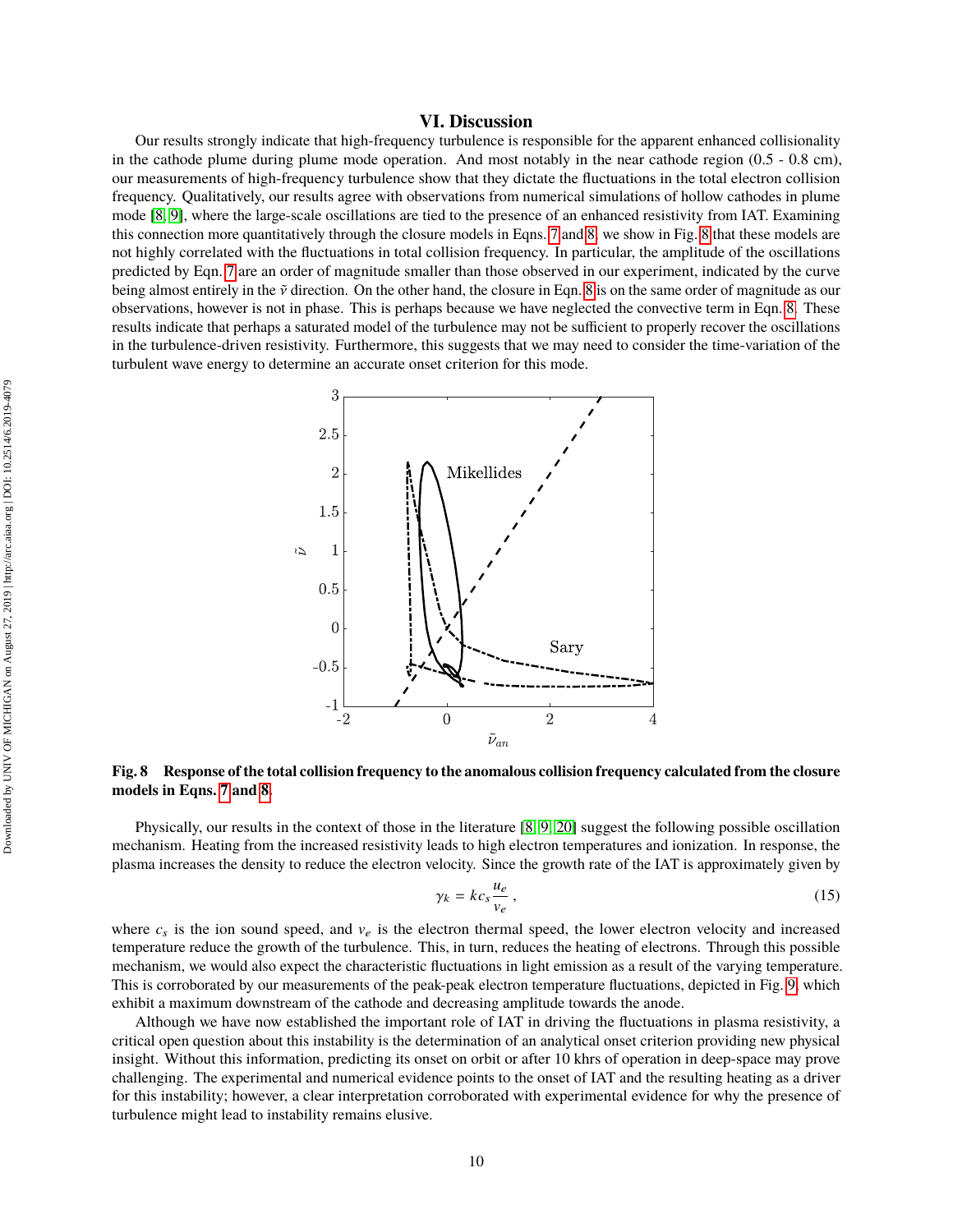<span id="page-10-2"></span>

**Fig. 9 Peak-peak temperature fluctuations.**

#### **VII. Conclusion**

In conclusion, we have measured the collision frequency for electrons in space and time for the plume of a hollow cathode operating in plume mode and shown it to be driven primarily by non-classical behavior. Measurements of high-frequency turbulence commonly associated with ion acoustic turbulence are used to calculate an effective, anomalous collision frequency that proves to be in quantitative agreement with the observed collision frequency. Notably, near the cathode, we find that the fluctuations of these parameters in time are highly correlated in phase and amplitude; however, further downstream a more accurate estimation of the IAT growth rate may be necessary to find similar agreement. This evidence supports the notion that turbulence plays a critical role in the steady state properties as well as the temporal oscillation of the plasma in the plume mode, notably near the cathode. Upon examining our measurement in the context of the closures used in cathode simulations, we find that a saturated approximation does not appear sufficient to describe the amplitude of the oscillation in resitivity, and that likely a growing, time-varying turbulent wave energy may be necessary to produce realistic fluctuation levels. Ultimately, these results have direct bearing on the ultimate goal of deriving stability criterion for the onset of this oscillation and indicates that fluctuations in wave-driven, effective collisions plays a dominant role in the time-varying total electron collision frequency.

#### **Acknowledgments**

This work was funded by the National Aeronautics and Space Administration Space Technology Research Fellowship grant number NNX15AQ37H.

#### **References**

- <span id="page-10-0"></span>[1] Mandell, M., and Katz, I., "Theory of hollow operation in spot and plume modes," American Institute of Aeronautics and Astronautics, 1994. doi:10.2514/6.1994-3134, URL <http://arc.aiaa.org/doi/10.2514/6.1994-3134>.
- [2] Mikellides, I. G., Katz, I., Goebel, D. M., Jameson, K. K., and Polk, J. E., "Wear mechanisms in electron sources for ion propulsion, II: Discharge hollow cathode," *Journal of Propulsion and Power*, Vol. 24, No. 4, 2008, pp. 866–879. URL <http://arc.aiaa.org/doi/pdf/10.2514/1.33462>.
- <span id="page-10-1"></span>[3] Goebel, D. M., Jameson, K. K., Katz, I., and Mikellides, I. G., "Potential fluctuations and energetic ion production in hollow cathode discharges," *Physics of Plasmas (1994-present)*, Vol. 14, No. 10, 2007, p. 103508. doi:10.1063/1.2784460, URL <http://scitation.aip.org/content/aip/journal/pop/14/10/10.1063/1.2784460>.
- [4] Jorns, B. A., Mikellides, I. G., and Goebel, D. M., "Ion acoustic turbulence in a 100-A LaB6 hollow cathode," *Physical*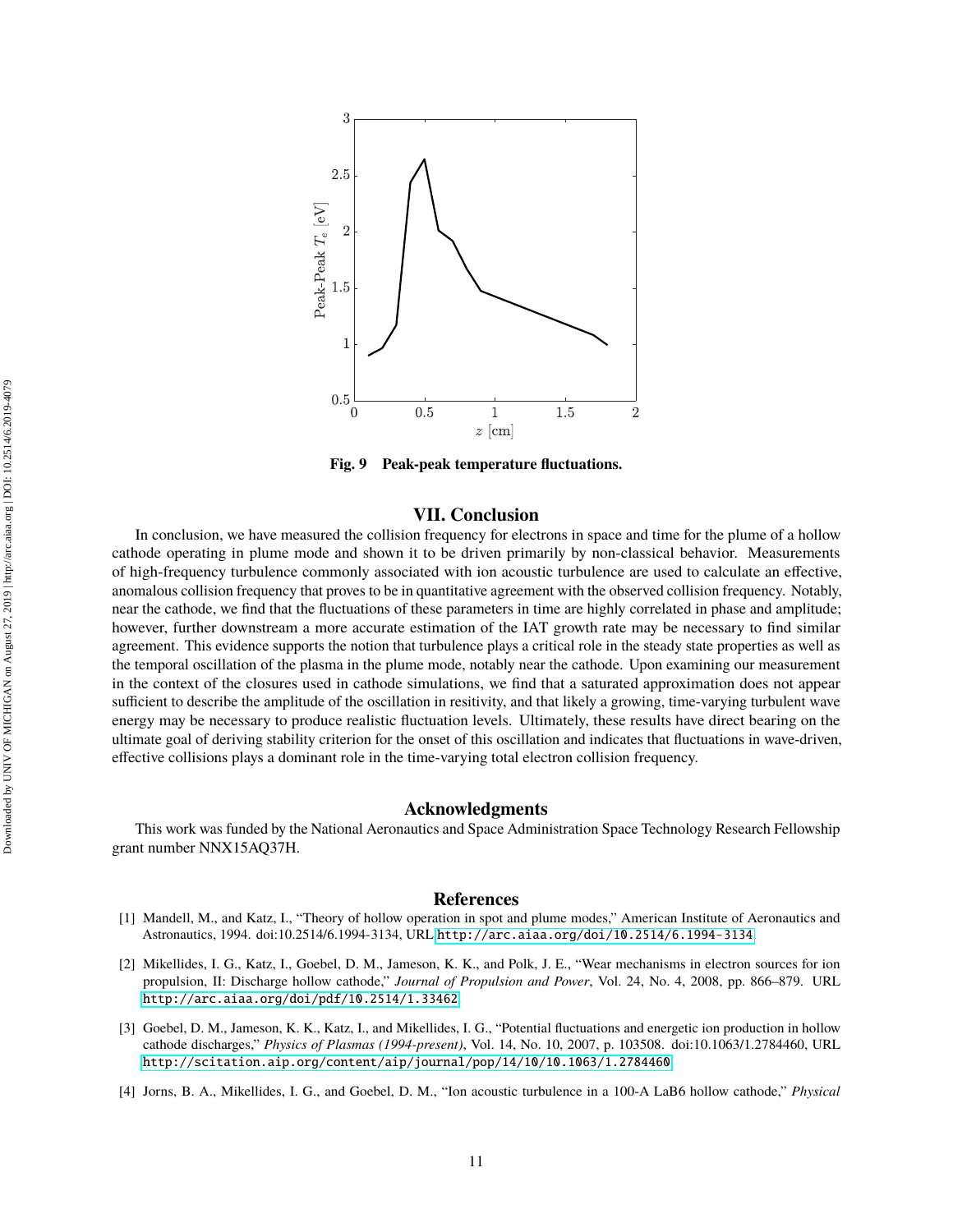*Review E*, Vol. 90, No. 6, 2014, p. 063106. doi:10.1103/PhysRevE.90.063106, URL [http://link.aps.org/doi/10.1103/](http://link.aps.org/doi/10.1103/PhysRevE.90.063106) [PhysRevE.90.063106](http://link.aps.org/doi/10.1103/PhysRevE.90.063106).

- <span id="page-11-4"></span>[5] Lopez Ortega, A., Mikellides, I. G., and Jorns, B., "First-principles modeling of the IAT-driven anomalous resistivity in hollow cathode discharges II: Numerical simulations and comparison with measurements," American Institute of Aeronautics and Astronautics, 2016. doi:10.2514/6.2016-4627, URL <http://arc.aiaa.org/doi/10.2514/6.2016-4627>.
- <span id="page-11-11"></span>[6] Jorns, B. A., Dodson, C., Goebel, D. M., and Wirz, R., "Propagation of ion acoustic wave energy in the plume of a high-current LaB6 hollow cathode," *Physical Review E*, Vol. 96, No. 2, 2017, p. 023208. doi:10.1103/PhysRevE.96.023208, URL <https://link.aps.org/doi/10.1103/PhysRevE.96.023208>.
- <span id="page-11-5"></span>[7] Sary, G., Garrigues, L., and Boeuf, J.-P., "Hollow cathode modeling: I. A coupled plasma thermal two-dimensional model," *Plasma Sources Science and Technology*, Vol. 26, No. 5, 2017, p. 055007. doi:10.1088/1361-6595/aa6217, URL <http://stacks.iop.org/0963-0252/26/i=5/a=055007>.
- <span id="page-11-7"></span>[8] Sary, G., Garrigues, L., and Boeuf, J.-P., "Hollow cathode modeling: II. Physical analysis and parametric study," *Plasma Sources Science and Technology*, Vol. 26, No. 5, 2017, p. 055008. doi:10.1088/1361-6595/aa6210, URL [http://stacks.](http://stacks.iop.org/0963-0252/26/i=5/a=055008) [iop.org/0963-0252/26/i=5/a=055008](http://stacks.iop.org/0963-0252/26/i=5/a=055008).
- <span id="page-11-6"></span>[9] Mikellides, I. G., Guerrero, P., Lopez Ortega, A., and Polk, J. E., "Spot-to-plume Mode Transition Investigations in the HERMeS Hollow Cathode Discharge Using Coupled 2-D Axisymmetric Plasma-Thermal Simulations," American Institute of Aeronautics and Astronautics, 2018. doi:10.2514/6.2018-4722, URL <https://arc.aiaa.org/doi/10.2514/6.2018-4722>.
- <span id="page-11-0"></span>[10] Dodson, C. A., Perez-Grande, D., Jorns, B. A., Goebel, D. M., and Wirz, R. E., "Ion Heating Measurements on the Centerline of a High-Current Hollow Cathode Plume," *Journal of Propulsion and Power*, Vol. 34, No. 5, 2018, pp. 1225–1234. doi:10.2514/1.B36788, URL <https://doi.org/10.2514/1.B36788>.
- <span id="page-11-1"></span>[11] Stix, T. H., *The Theory of Plasma Waves*, 1962. URL <http://adsabs.harvard.edu/abs/1962tpw..book.....S>.
- <span id="page-11-2"></span>[12] Davidson, R. C., and Krall, N. A., "Anomalous transport in high-temperature plasmas with applications to solenoidal fusion systems," *Nuclear Fusion*, Vol. 17, No. 6, 1977, p. 1313. doi:10.1088/0029-5515/17/6/017, URL [http://stacks.iop.org/](http://stacks.iop.org/0029-5515/17/i=6/a=017) [0029-5515/17/i=6/a=017](http://stacks.iop.org/0029-5515/17/i=6/a=017).
- <span id="page-11-3"></span>[13] Sagdeev, R. Z., and Galeev, A. A., *Nonlinear Plasma Theory*, 1969. URL [http://adsabs.harvard.edu/abs/1969npt.](http://adsabs.harvard.edu/abs/1969npt..book.....S) [.book.....S](http://adsabs.harvard.edu/abs/1969npt..book.....S).
- <span id="page-11-8"></span>[14] Csiky, G. A., "Measurements of some properties of a discharge from a hollow cathode," *NASA Technical Note*, 1969. URL <https://ntrs.nasa.gov/archive/nasa/casi.ntrs.nasa.gov/19690008515.pdf>.
- [15] Philip, C., "A Study of Hollow Cathode Discharge Characteristics," *AIAA Journal*, Vol. 9, No. 11, 1971, pp. 2191–2196. doi:10.2514/3.50024, URL <http://arc.aiaa.org/doi/10.2514/3.50024>.
- [16] Friedly, V. J., and Wilbur, P. J., "High current hollow cathode phenomena," *Journal of Propulsion and Power*, Vol. 8, No. 3, 1992, pp. 635–643. doi:10.2514/3.23526, URL <http://dx.doi.org/10.2514/3.23526>.
- <span id="page-11-10"></span>[17] Georgin, M. P., Jorns, B. A., and Gallimore, A. D., "An Experimental and Theoretical Study of Hollow Cathode Plume Mode Oscillations," Electric Rocket Propulsion Society, Atlanta Georgia, 2017.
- [18] Georgin, M. P., Jorns, B. A., and Gallimore, A. D., "Experimental Evidence for Ion Acoustic Solitons in the Plume of a Hollow Cathode," Sevilla, Spain, 2018, p. 12.
- [19] Georgin, M. P., Jorns, B. A., and Gallimore, A., "Plasma Instabilities in the Plume of a Hollow Cathode," *2018 Joint Propulsion Conference*, American Institute of Aeronautics and Astronautics, Cincinnati, Ohio, 2018. doi:10.2514/6.2018-4427, URL <https://arc.aiaa.org/doi/10.2514/6.2018-4427>.
- <span id="page-11-9"></span>[20] Georgin, M. P., Jorns, B. A., and Gallimore, A. D., "Correlation of ion acoustic turbulence with self-organization in a low-temperature plasma," *Physics of Plasmas -Submitted*, 2019.
- <span id="page-11-12"></span>[21] Jorns, B. A., Mikellides, I. G., and Goebel, D. M., "Investigation of Energetic Ions in a 100-A Hollow Cathode," *50th AIAA/ASME/SAE/ASEE Joint Propulsion Conference*, 2014, p. 3826. URL [http://arc.aiaa.org/doi/pdf/10.2514/6.](http://arc.aiaa.org/doi/pdf/10.2514/6.2014-3826) [2014-3826](http://arc.aiaa.org/doi/pdf/10.2514/6.2014-3826).
- <span id="page-11-13"></span>[22] Huba, J. D., *NRL Plasma Formulary*, The Office of Naval Research, 2016.